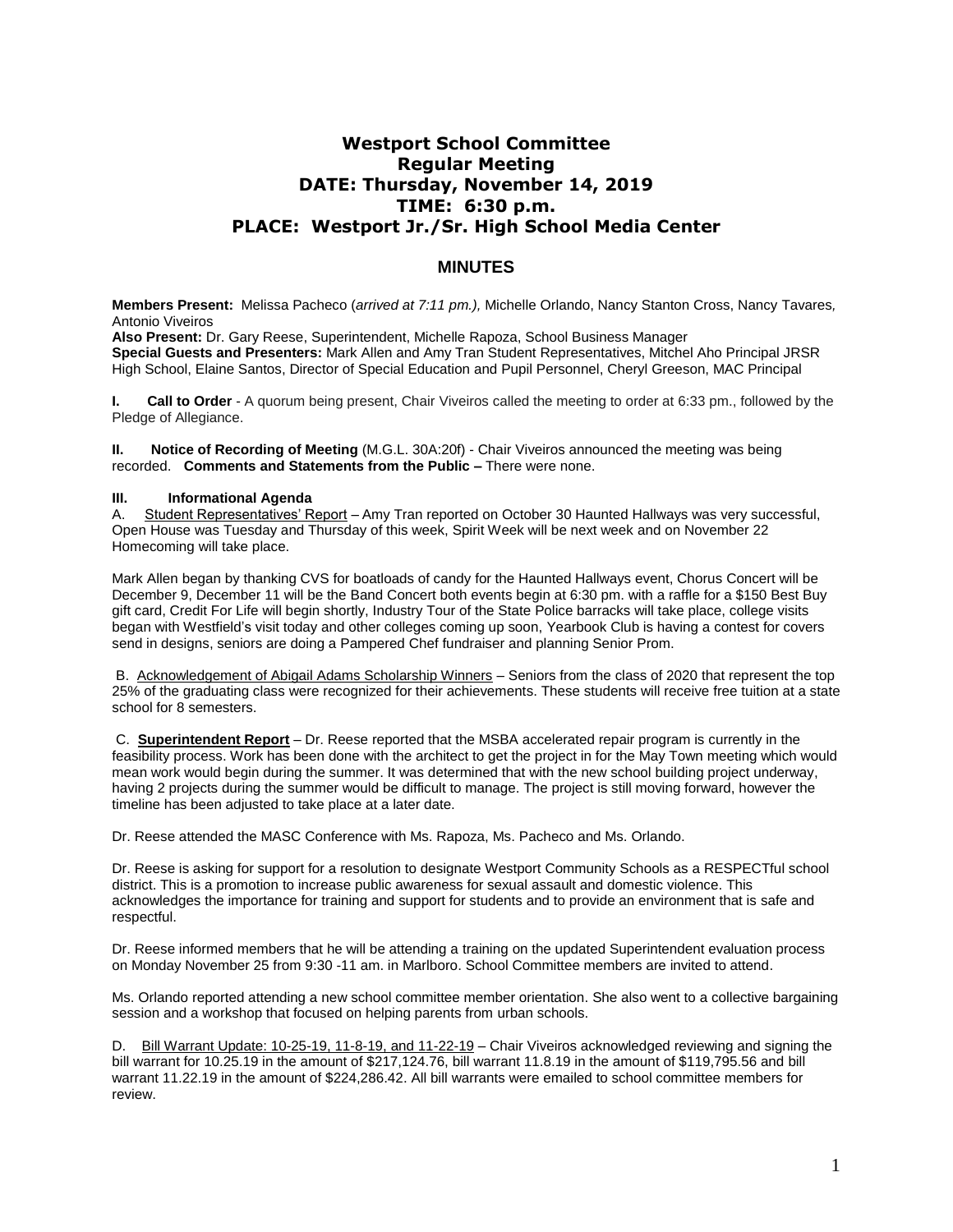E. Business Manager Report – FY20 Quarterly Budget Review – Mrs. Rapoza presented the summary of expenditures dated 7/1/2019-9/30/2019 covering the first quarter.

Mr. Aho explained the position of Campus Supervisor. This position works from 9 am. -1 pm. with duties that include checking bathrooms, escorting students, monitoring all 3 floors and hallways.

Discussion took place on the postage machines. Cost of the lease is high and there is not a lot of competition from other vendors. These machines are used for a lot of family communication. Bulk mailing goes out separate.

Mrs. Rapoza was asked by the Finance Committee to propose the school budget 3 weeks earlier than last year on February 4.

The following timeline was presented for consideration by the members: December 19, 2020 - SC Meeting present proposed budget preliminary sheet January 2, 2020 - SC meeting cancel January 9, 2020 - PowerPoint presentation on budget to SC January 16, 2020 - SC Meeting and Public Hearing January 23, 2020 - SC Meeting to discuss budget and results of the Public Hearing Add a budget Workshop Meeting - TBD February 4, 2020 - FinCom budget presentation

Ms. Stanton Cross requested to have hardcopies of the budget in advance. Mrs. Rapoza will make these available for the members.

F. Westport Energy Reduction Plan – Dr. Reese informed members that the Town of Westport has an Energy Reduction Plan prepared by Southeastern Regional Planning and Economic Development District (SRPEDD) with support from the Town of Westport. This is an audit of energy use for the entire town. This plan will be submitted to the state, then the Town can be designated as a Green Community and additional grants are made available. The School Department was asked for support with this initiative. Dr. Reese will be submitting a letter to Timothy King Town Administrator to show support of the energy saving efforts and solidify that the schools are on board.

#### *(Ms. Pacheco arrived here at 7:11 pm.)*

G. Special Education Update – Ms. Elaine Santos reported that 275 students are on IEP's which reflect 18% of students, 9 students are in Out of District Placement, 18 new students transferred in on IEPs, 2 Foster Care students and 2 McKinney Vento students. Ms. Santos explained the percentages of specific primary disabilities and the new substantially separate classroom at the MAC. There is also a full complement of Special Services staff. Ms. Stanton Cross requested figures to show how many students came into the district not on an IEP. Discussion took place on combining staff to implement cost sharing with other districts.

H. MAC School Program Spotlight – Ms. Cheryl Greeson highlighted an innovative program with 4-year-old Pre-K students. The students rotate through the Specialist's learning stations once a week on Fridays based on a theme. Art, Music, Phys Ed., and STEM for 1 hour. This program has given students a rich experience with the Specialists. Also built in is one 20-minute session for the 3-year olds.

I. School Building Committee Update - Chair Viveiros mentioned there has not been much to report since last meeting.

#### **Subcommittee Updates:** *(added to the agenda)*

Audit Subcommittee - Ms. Orlando reported attending a meeting on the 4th. Treasurer gave an update on all the management letters from the Town Auditor and bringing town accounts up to speed. They have reached out to the school to get them at the next meeting. Mrs. Rapoza mentioned they are working on the risk management piece of the internal controls manual and she is reaching out to other districts to see what they do.

Westport Cable Advisory Board Committee – Ms. Stanton Cross reported going before the CPIC to make a presentation on the purchase of Chromebooks at a cost of \$119,151. Mr. King was concerned that the money could not be payable by PEG (Public Educational Government) Funds. Ms. Stanton Cross explained there is a franchise agreement that has a broad definition. Ms. Stanton Cross went over the article presented to the Cable Commission. The Cable Commission approved this warrant to be added to the special Town Meeting on December 2. Town administration is reaching out to Town Council for a decision on whether this request is payable.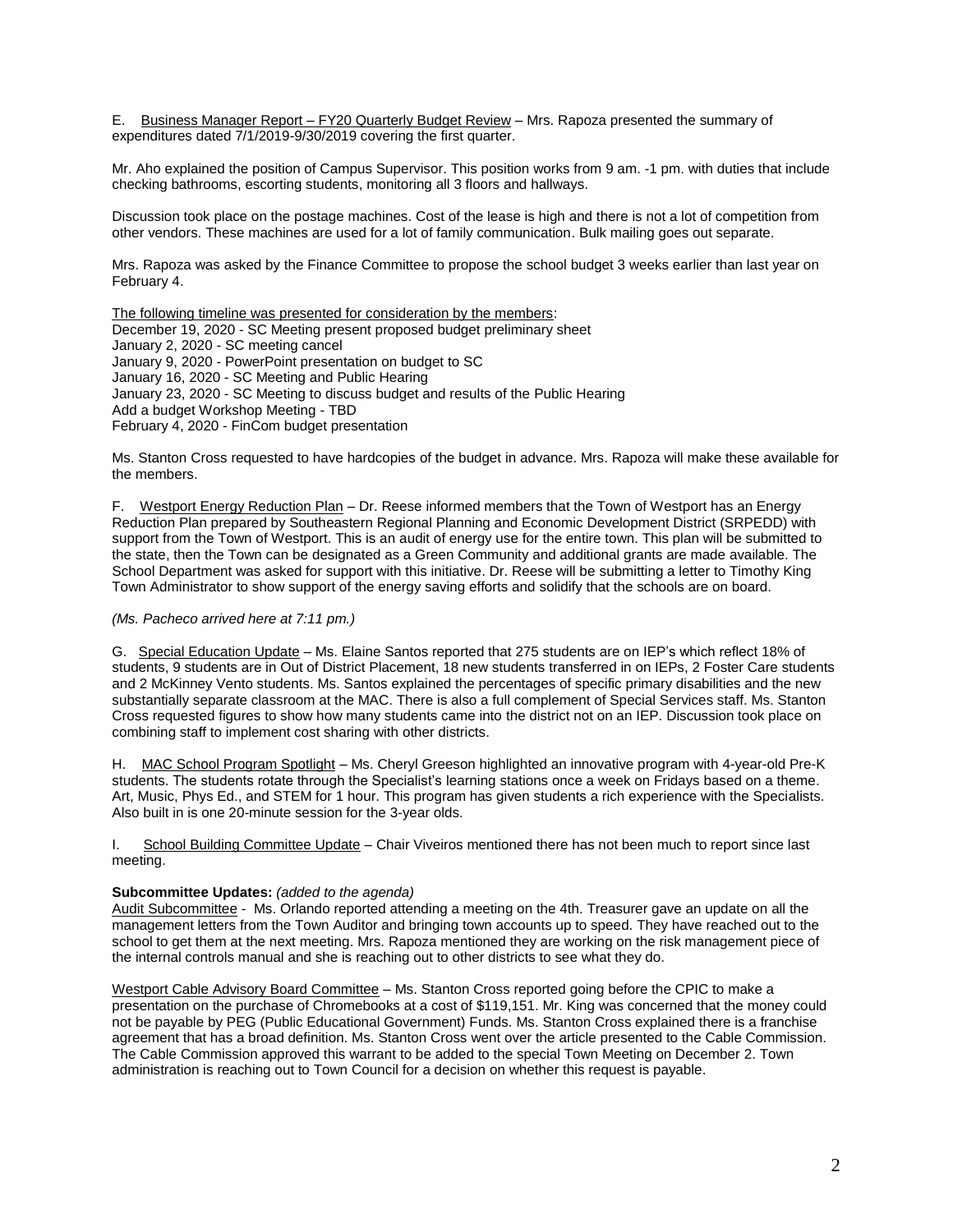Campground Committee – Ms. Stanton Cross reported they will be having a site engineer look at the topography of the campground property to determine the space and the viability of field use. This will be going before the selectmen in the future. Procurement of under \$25,000 was allocated for this purpose.

# **IV. Action Agenda**

A. Review and Act on Minutes of Thursday, October 17, 2019 –

 A motion was made to approve the Minutes of Thursday, October 17, 2019. Motion by Stanton Cross, seconded by Pacheco, all were in favor, motion passed 5/0/0

B. Review and Act on Collaborative Membership Application -Dr. Reese reported that Westport is one of just a few communities in the state not part of a collaborative. Collaboratives offer PD and support services and districts can send students at a discounted rate for services. There is no cost with becoming a member and no requirement to send a certain number of students. Negatives include making a commitment to someone becoming a member on the board of the collaborative and the second is the district would be equally responsible for any liabilities if they become defunct. Dr. Reese would like the SC to authorize him to enter into a request with a collaborative expressing interest. Southcoast Collaborative and SMEC in Dartmouth are the closest ones.

A motion was made to allow the Superintendent to request information from a collaborative on membership. Motion by Stanton Cross, seconded by Orlando

Ms. Stanton Cross amended the motion.

A motion was made to authorize Dr. Reese to request information from 2 collaboratives in the area, make a choice and then request membership.

Motion by Stanton Cross, seconded by Orlando, all were in favor, motion passed 5/0/0

Reese will look into the two collaboratives for the following school year.

C. Review and Act on A Resolution to Designate Westport Community Schools as a "RESPECTful" School District- A motion was made to designate Westport Community Schools as a "RESPECTful" School District.

Motion by Stanton Cross, seconded by Pacheco, all were in favor, motion passed 5/0/0

D. Review and Act on Substitute and Extended Day Rates - Dr. Reese presented the members with Substitute & Extended Day Rates for July 1, 2019- December 31, 2020. Ms. Tavares requested a more detailed budget for the Extended Day Program including enrollment figures. A motion was made to accept the Substitute and Extended Day Rates as presented. Motion by Stanton Cross, seconded by Tavares 6/0/0 and the state for the state  $5/0/0$ E. Review and Act on Removal of Obsolete Equipment with No Salvage Value – Dr. Reese presented a list compiled by Mr. Tomah of obsolete equipment with no salvage value. A company will come to take it away at no cost. A motion was made to get rid of the items as presented with no salvage value. Motion by Stanton Cross, seconded by Orlando, all were in favor, motion passed  $5/0/0$ F. Review and Act on WJHS Washington DC Trip – May 27th - May 30<sup>th -</sup> A motion was made to approve the WJHS Washington DC Trip from May 27th - May 30th. Motion by Stanton Cross, seconded by Tavares, all were in favor, motion passed 5/0/0 G. Review and Act on WJSHS 2021 Greece Trip During April Break – A motion was made to approve the WJSHS 2021 Greece Trip During April Break. Motion by Tavares, seconded by Stanton Cross 6/0/0 H. Review and Act on WEF \$2560 Grant for the WES Drama Group: Frozen Jr. – A motion was made to accept the WEF \$2560 Grant for the WES Drama Group Frozen Jr. Motion by Stanton Cross, seconded by Pacheco 4/0/1 (Tavares abstained) I. Review and Act on WEF \$3380 Grant for the WES Destination Imagination – A motion was made to accept the WEF \$3380 Grant for the WES Destination Imagination. Motion by Orlando, seconded by Stanton Cross 4/0/1 (Tavares abstained)

**V. Routine Matters -** Correspondence and Notices – Chair Viveiros reported receiving the MAC newsletter.